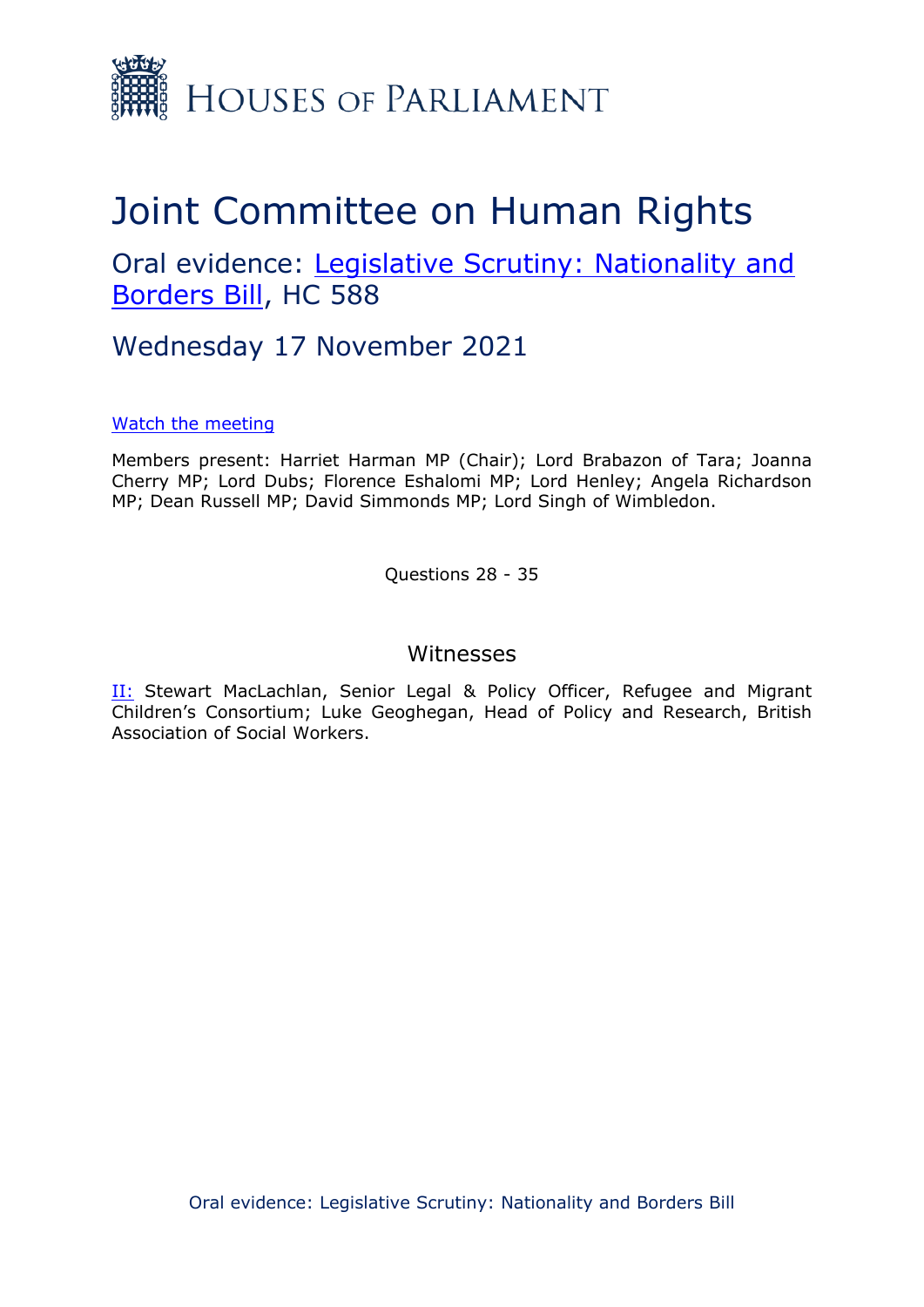Stewart MacLachlan and Luke Geoghegan.

**Chair:** Could we welcome our next panel to focus on the issue of migrant children's rights? We have Stewart MacLachlan, who is the senior legal and policy officer at the Refugee and Migrant Children's Consortium. Thank you for joining us, Stewart. We also have Luke Geoghegan, head of policy and research at the British Association of Social Workers, which is the professional association of social workers, of which Luke is also one. Could we start with a question from David?

Q28 **David Simmonds MP:** For the record, I chair the All-Party Parliamentary Group on Social Work, for which BASW is the secretariat. My question is in place of the one Baroness Massey was going to ask; she is not with us today. In your written evidence to the inquiry, you noted that there is not yet an equivocal reassurance from the Government that children who come to the UK unaccompanied will be excluded from the two-tier system that is envisaged by the Bill. What impact will this have on the legal rights of children?

I also note the comments in evidence about no recourse to public funds conditions and that that would keep refugee children locked in extreme poverty for long periods. Could you set out to us as a committee why you see that being the case?

**Stewart MacLachlan:** Just for clarity, I am a senior legal and policy officer at Coram Children's Legal Centre, but I am representing the Refugee and Migrant Children's Consortium, which is an organisation of around 60 NGOs working on the rights of children both domestically and internationally.

On the first part of your question about the two-tier system, fundamentally the RMCC position is that we disagree that there should be a two-tier system overall, whether it is adults, families or children, but at the very minimum there should be specific protections in place for children, particularly unaccompanied children, arriving in the UK. As has been highlighted in the first session, there are a number of reasons why individuals flee and seek asylum in the UK. It is important that children in particular are not seen to be essentially punished for things that are outwith their control. They do not often have much say in their movement from one place to another, whether they are part of a family unit, whether they are unaccompanied or whether they are being moved or trafficked.

There will be further legal challenges to this, because there are breaches to the refugee convention with regard to the definition of a refugee and safe countries as well as the failure to facilitate integration. Specifically with regard to children, there is a breach of the rights in the UN Convention on the Rights of the Child in terms of non-discriminatory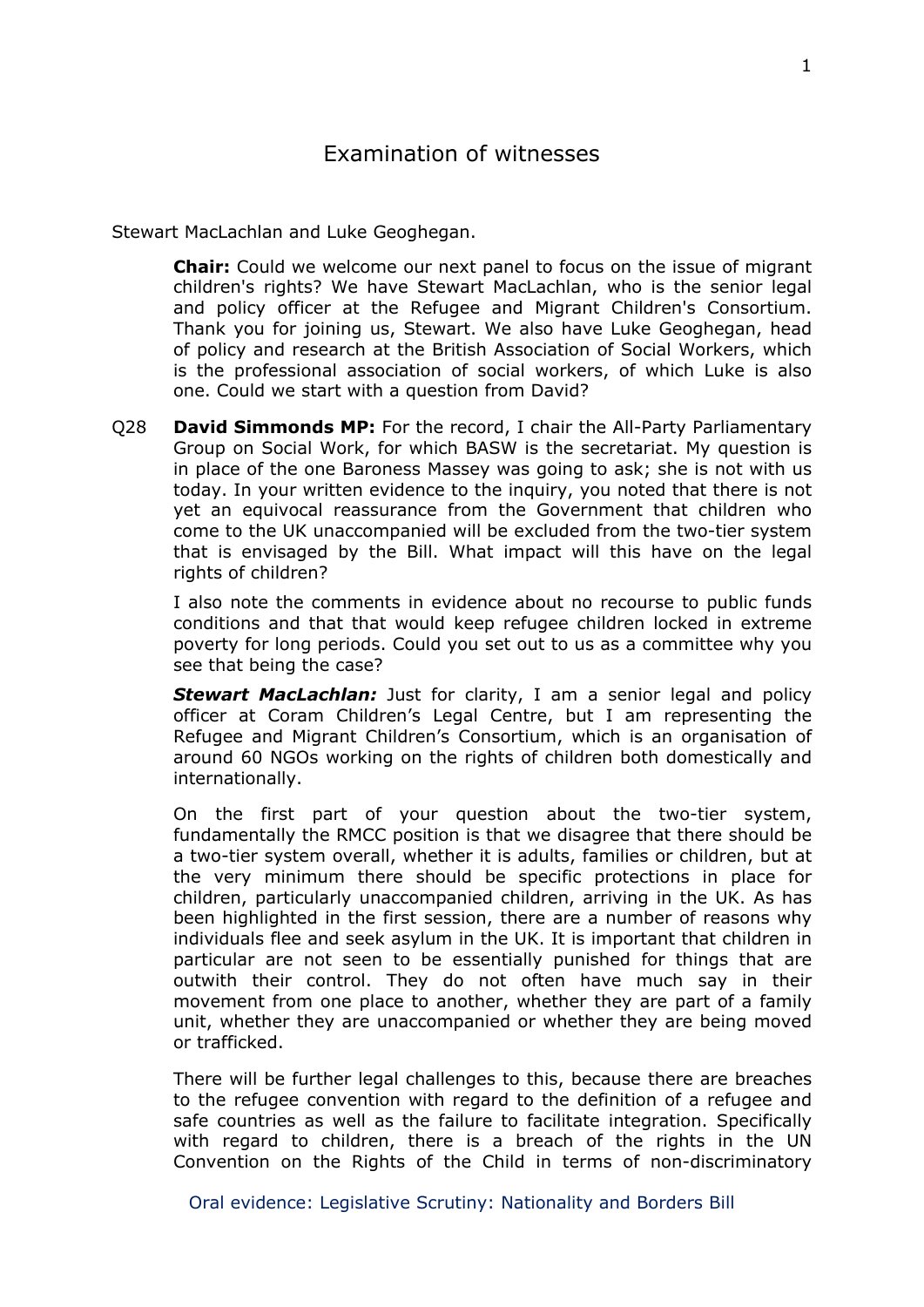positions, best interests, providing protection to refugee children and promoting recovery for those who have suffered a significant harm.

As I say, we fundamentally disagree with there being a two-tier system. If it were put through, we would definitely want to see wide-ranging exclusions particularly for unaccompanied children but also for children who are accompanied as part of families, as well as various other circumstances outside that.

No recourse of public funds and how that would work is a particular concern. Depending on what comes out following the Bill, it will be a concern for unaccompanied children but also for children and families. A lot of research has been done on the impact that no recourse to public funds has had on children and vulnerable people. There is a good reason for the safety net in the UK for people, so why would we exclude refugee children, refugee families and refugee individuals who have had to flee persecution? They are accepted as having fled persecution, so why should they not have that safety net in place? I mentioned that there has been research on this. We have seen how no recourse to public funds conditions have pushed people into poverty if they are on a long route to settlement. It stunts both social and economic growth for children in the long term.

The backlog and the delays were mentioned in the first session. This will inevitably make the backlog worse, because you are looking at a system where a large number of refugees will have to extend their leave every two and a half years, which means that every two and a half years they will have to go through a process and access legal advice. It is not clear whether fees will have to be paid. That will further impact their financial circumstances.

On the NRPF point, this will put further pressure on local authorities and other services supporting these children. They may have to go to the local authority to receive, in England, Section 17 support. That will place further pressure on local authorities, whose resources, as we will talk about with age assessments, are already stretched.

We have not seen a lot of the impact assessment that has been done on behalf of the Government. It is not very extensive when it comes to the NRPF condition and how that will have an effect. It would be really useful to see more information about that and whether there has been an assessment of how the NRPF condition will affect refugees in terms of homelessness and poverty.

**David Simmonds MP:** Could I just ask you to clarify? The 1999 Immigration and Asylum Act brought about no recourse to public funds, and the dispersal programme was introduced in the early 2000s. That created the landscape that we recognise today. Does your research base go back prior to that period when asylum seekers were part of the mainstream of the welfare system in the UK? Are you in a position to share with us any insights about the strengths or weaknesses of that approach, how that has changed in the currently system and how it might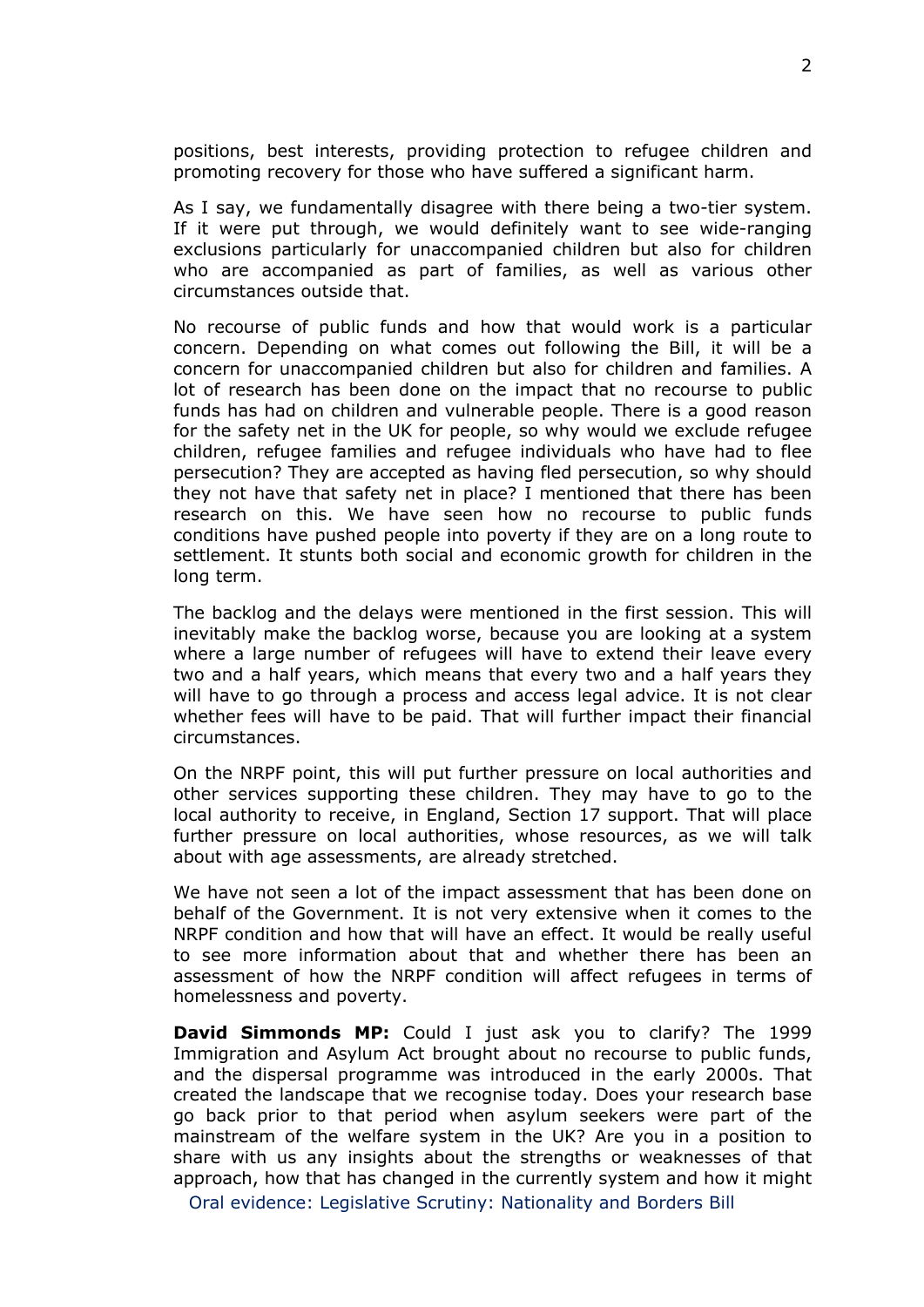improve or get worse with what is proposed in this new piece of legislation?

*Stewart MacLachlan:* Personally, I would not be able to answer that in great detail. I can definitely go back to the membership on it, and I am sure that some will be able to comment on it. In particular, it has got significantly worse since 2012 because of the introduction of NRPF for those on limited leave to remain on the basis of family and private life. To some extent, the creation of the hostile environment led to more immigration functions becoming part of everyday life, affecting everything from the right to rent to free school meals.

There is also the issue of what is understood to be public funds. No recourse to public funds under the Immigration Rules is different from what someone understands public funds to be in general—funding for education, healthcare, et cetera. I can definitely go back to the membership and see whether they can make any further comments in relation to that.

Q29 **Joanna Cherry MP:** Good afternoon. I am the Member of Parliament for Edinburgh South West. Stewart, I want to ask you about the Convention on the Rights of the Child, which you have mentioned already. In the Northern Ireland Human Rights Commission written evidence to us, it has recommended that the Bill be amended to include an express commitment to uphold the Convention on the Rights of the Child's four guiding principles.

As I am sure you know, they are: first, non-discrimination; secondly, that the best interest of the child is a primary consideration in decisionmaking; thirdly, the right to survival and development; and, fourthly, the right to participate in proceedings. I am interested to know whether you agree with that recommendation from the Northern Ireland Human Rights Commission and, if so, why.

*Stewart MacLachlan:* The simple answer is yes. That would be incredibly useful in terms of the Bill. Fundamentally, overall, the RMCC position is that incorporation of the UNCRC as a whole into UK law should be a matter of priority. Putting aside the legal and devolution issues that came about in Scotland implementing that, there was an agreement that the incorporation of the UNCRC would be a good thing for the UK as a whole. Yes, we agree with the Northern Ireland Human Rights Commission's position, but consideration should also be given to full incorporation.

As part of that, I mentioned impact assessment in answer to a previous question, but as far as I am aware there has been no published impact assessment on child rights specifically for the Bill. Children are mentioned within the impact assessment but in very brief detail, and we would definitely want to see a full children's rights impact assessment carried out as part of the Bill as a whole.

Oral evidence: [Legislative](https://committees.parliament.uk/work/765/ministerial-scrutiny-human-rights/) Scrutiny: Nationality and Borders Bill **Joanna Cherry MP:** You mentioned earlier that the Bill potentially breaches the non-discrimination provisions, the best interest provisions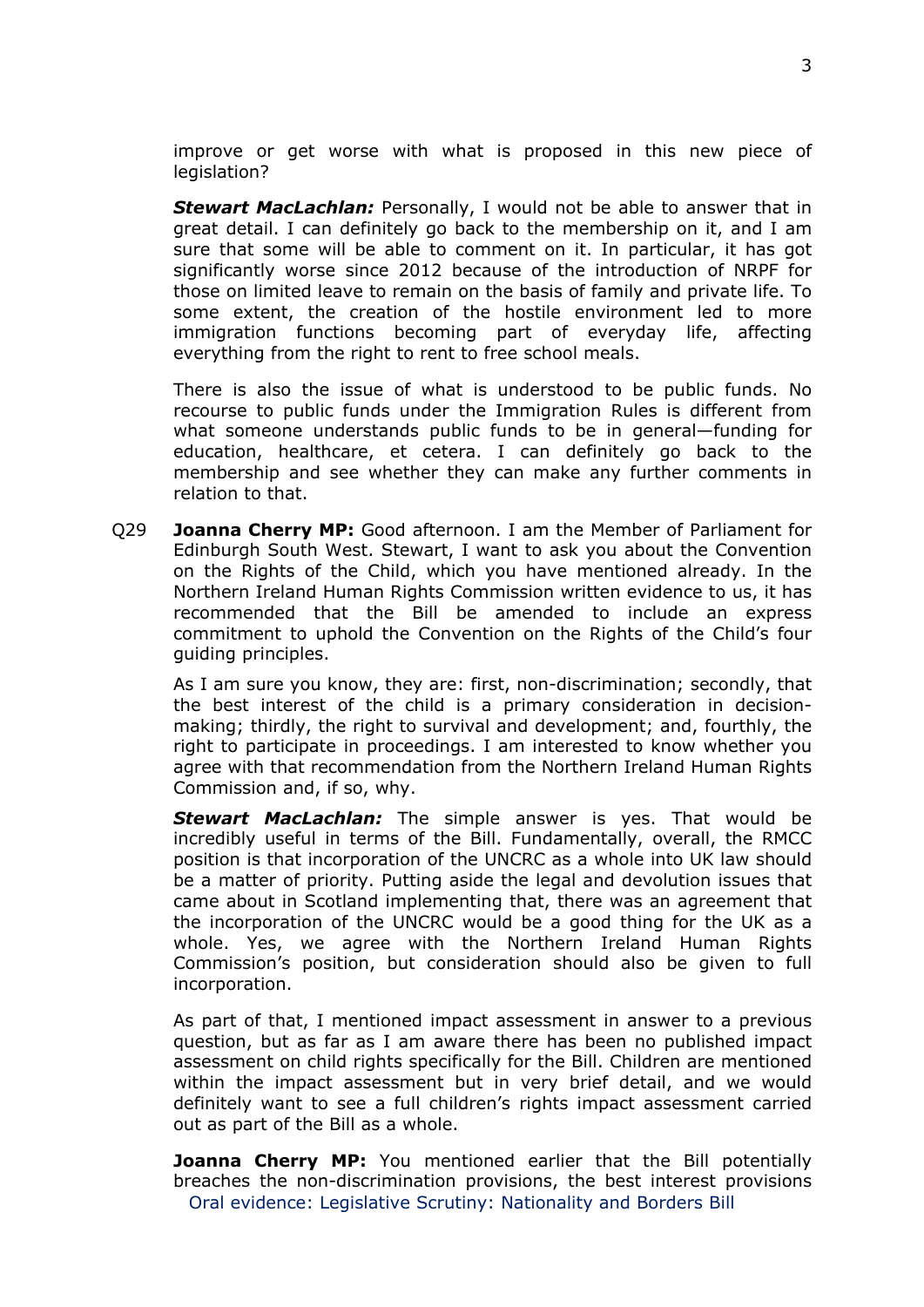and the duty to promote recovery to those who have suffered significant harm. Are there any other amendments to the Bill that could be made to safeguard the rights of unaccompanied children? In addition to incorporating the four guiding principles of the CRC, could anything else be done by way of amendment to the Bill to safeguard the rights of unaccompanied children?

*Stewart MacLachlan:* Yes, definitely. We have been pushing in a number of areas over the past few months as part of the consortium and individually as organisations. In terms of the Bill, credibility and standard of proof were mentioned earlier. That is a particular issue for children, especially as they will have even more vulnerability when it comes to being able to articulate their claim. It would also be problematic to prove their claim to the new standard on the balance of probabilities, which is slightly mirrored in the age assessment provisions in terms of the standard of proof also moving up.

A fundamental issue that is not in the Bill but has been a long-term push is for guardians for unaccompanied asylum-seeking children. At this time there are independent child-trafficking guardians for those who have been identified as victims of trafficking. That is useful, but you can look to other countries where a guardianship service has made an incredible difference. I can speak personally to that. I have represented children in Scotland and children in England. The Scottish Guardianship Service, which has been running for the last 10 years, has been by far the biggest difference between working in the two different systems. It provides an invaluable service to children, and it would be good to see all children—

**Joanna Cherry MP:** In a nutshell, what does it add that should be mirrored across the UK?

*Stewart MacLachlan:* It adds something to the child's experience, because they receive a guardian right at the start of the process. The guardian supports them throughout different parts of the process. Whether they are going through an age assessment, whether they are going through their asylum claim, whether they have been referred to the NRM or whether they are having an education issue or a housing issue, there is someone, a point of contact, who is specifically there to represent them. Above all, it is to represent them. It is not where you have a legal rep who has certain duties and a social worker who has certain duties.

**Joanna Cherry MP:** It is a bit like an advocate for the child, really.

*Stewart MacLachlan:* Yes, essentially.

**Joanna Cherry MP:** I do not mean a legal advocate. I mean an advocate.

*Stewart MacLachlan:* Yes. They can help them through that process. They can attend appointments with them. You can see the difference in understanding the process, in feeling supported and in having someone to talk to throughout that process. Inevitably, it just makes a difference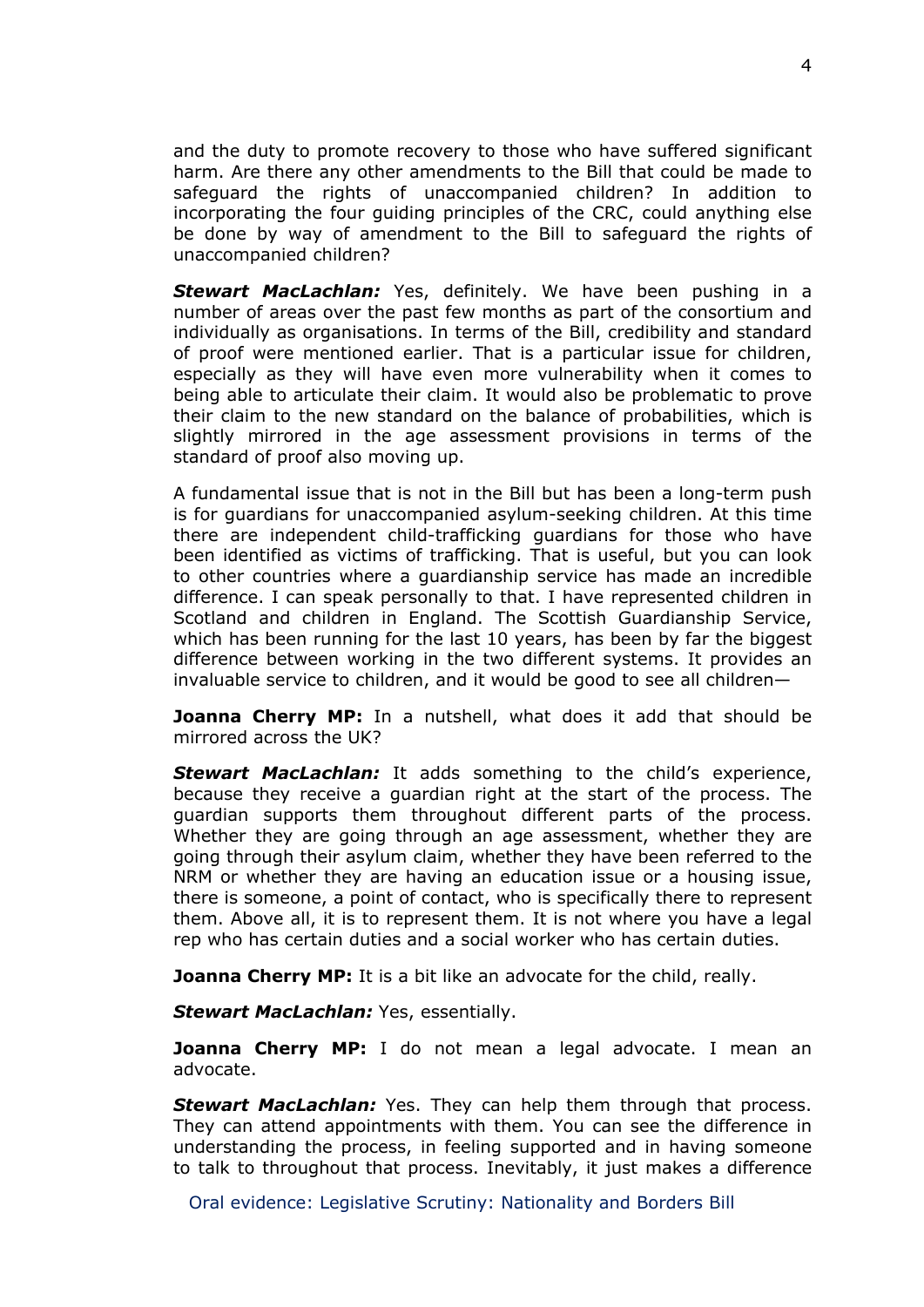to have someone there who is on your side. When they evaluated it—they continue to evaluate the service—they saw that difference in how the child felt going through the process.

Q30 **Lord Dubs:** I am a Member of the Lords. Your comment about guardians touched on an element of the supplementary question that I wish to ask. A foster mother of a Syrian girl refugee told me that the girl was asked to go to Lunar House to be interviewed as part of an age assessment process. The foster mother was not allowed to be present. There was nobody else present other than the Home Office officials who were interviewing the girl about her age assessment. It was such a distressing experience that the girl left in floods of tears, absolutely distraught. If we had a person of the same age on a criminal charge, they would not be interviewed on their own without some independent person there to safeguard them. A guardian would have done it. Can you comment on that? Was this an exceptional instance, or is this typical?

*Stewart MacLachlan:* I would not say that a child being asked to go to the Home Office, rather than to a social work office, is typical. I can check with members to see whether they have found that. It may be a more common example for those who work more on front-line cases. It is a really obvious case of exceptionally bad practice on their part, but, yes, there should have been an appropriate adult there with that person. In any event, if someone is being questioned about an age assessment, you would expect a legal rep there, if it is related to their Home Office claim. If it is to do with age assessment, you would expect an appropriate adult to be there as well.

Q31 **Dean Russell MP:** I am the Conversative MP for Watford. The Home Office's new plan for immigration noted that since 2015 the UK has received applications from on average more than 3,000 unaccompanied asylum-seeking children per year. Could you briefly describe how a decision is made on whether a person claiming is a child or is not actually under 18? What is the effect on the system, the process and how they are treated, please? Perhaps I could come to you, Luke, on that.

**Luke Geoghegan:** Good afternoon, committee. There is a widespread recognition that children, because of their age and developmental status, have specific needs and human rights. This is enshrined in convention internationally and law nationally. The 1989 Children Act states, in Section 1(1), that "the child's welfare shall be the court's paramount consideration".

The Act applies to children in Wales, but the paramountcy principle is not in doubt in the other two legal jurisdictions in the UK. Most asylumseeking children coming to the UK first arrive in England, and for reasons of brevity I will focus on the legal situation in England. In addition to what my colleague Stewart was saying, a two-tier system under Clause 11 would be a breach not only of the ECHR and the CRC but of the Children Act.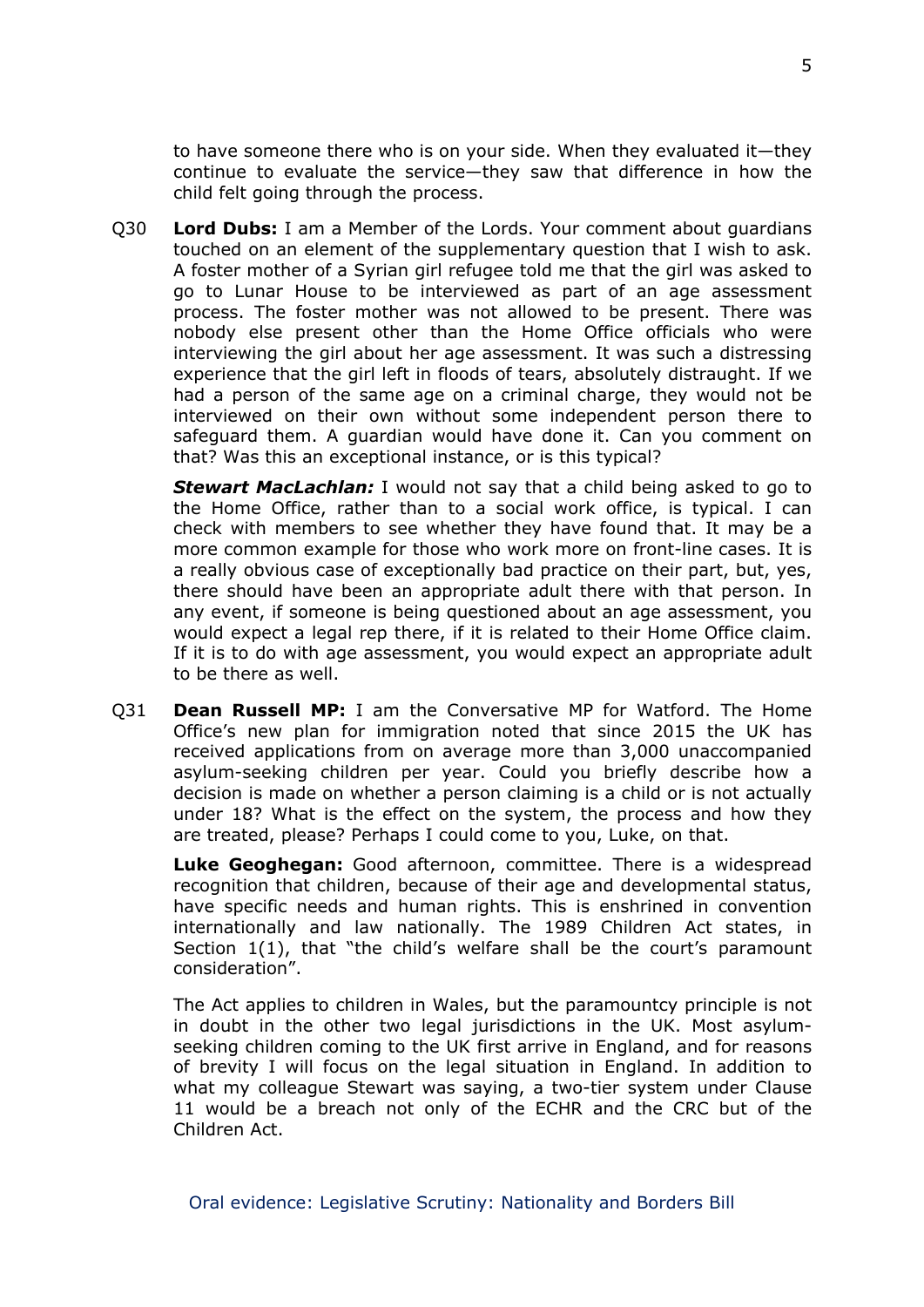Since the child's welfare is the paramount principle, this overrides issues of immigration and citizenship. That explains why a child is treated as a child first rather than as a migrant, with the accompanying needs and rights that attach to being a child. This explains why unaccompanied asylum-seeking children on reaching 18 and legal adulthood are, from that point, subject to immigration law. The assessment of a child's needs under the legislation is not simply about a chronological assessment of age. It involves a wider assessment of the child's needs, which is required by the legislation, and, crucially, how those needs are best met.

There is widespread recognition that all children who are in care are vulnerable. Children who are looked after because of their unaccompanied asylum-seeking status are particularly vulnerable. They will all have suffered traumatic events. They have been separated from their parents. They have had to leave their countries, home and everything that is familiar to them. They may have witnessed or been subject to extreme violence. They may have been abused and they have had to function, perhaps for many months or years, without appropriate adult support and protection.

For those individuals claiming asylum at an official point of entry, for example a port or airport, an immigration officer can make an assessment of age. If the situation is unclear, the case is referred to a social worker, who undertakes an initial assessment, followed by a full age assessment. For individuals arriving at an unofficial point of entry, for example a beach or lorry park, police are often the first on the scene, but are not legally empowered to make a determination of age. A social worker will then be contacted, who will undertake an initial assessment of age and, once accommodation has been resolved, a fuller assessment.

In line with the paramountcy principle of the Act, it is not for the child to prove that they are a child. It is for the authority to prove that the child is not a child. We are deeply concerned that the wording of Clause 29 of the Bill implies a shift away from this position in talking about insufficient evidence or significant doubt.

Age determination is about broad determination, not precise determination. In everyday language, we might say, "Luke is in his late 50s" and it is implicitly understood that this is a broad estimate. In the absence of appropriate documentary evidence, the independent verification of a precise chronological age of a child or young adult is not possible. Many asylum-seeking children are coming from countries where systems for the registration of births are fragile or non-existent. Countries may have had registration systems in the past that have been destroyed by armed conflict.

Age assessment is a complex process. The most effective age assessment is multidisciplinary and may, for example, draw on the expertise of education professionals and other relevant professionals. Age assessment may also have to take place in less than ideal settings, such as a lorry park, where newly arrived children remain frightened, exhausted and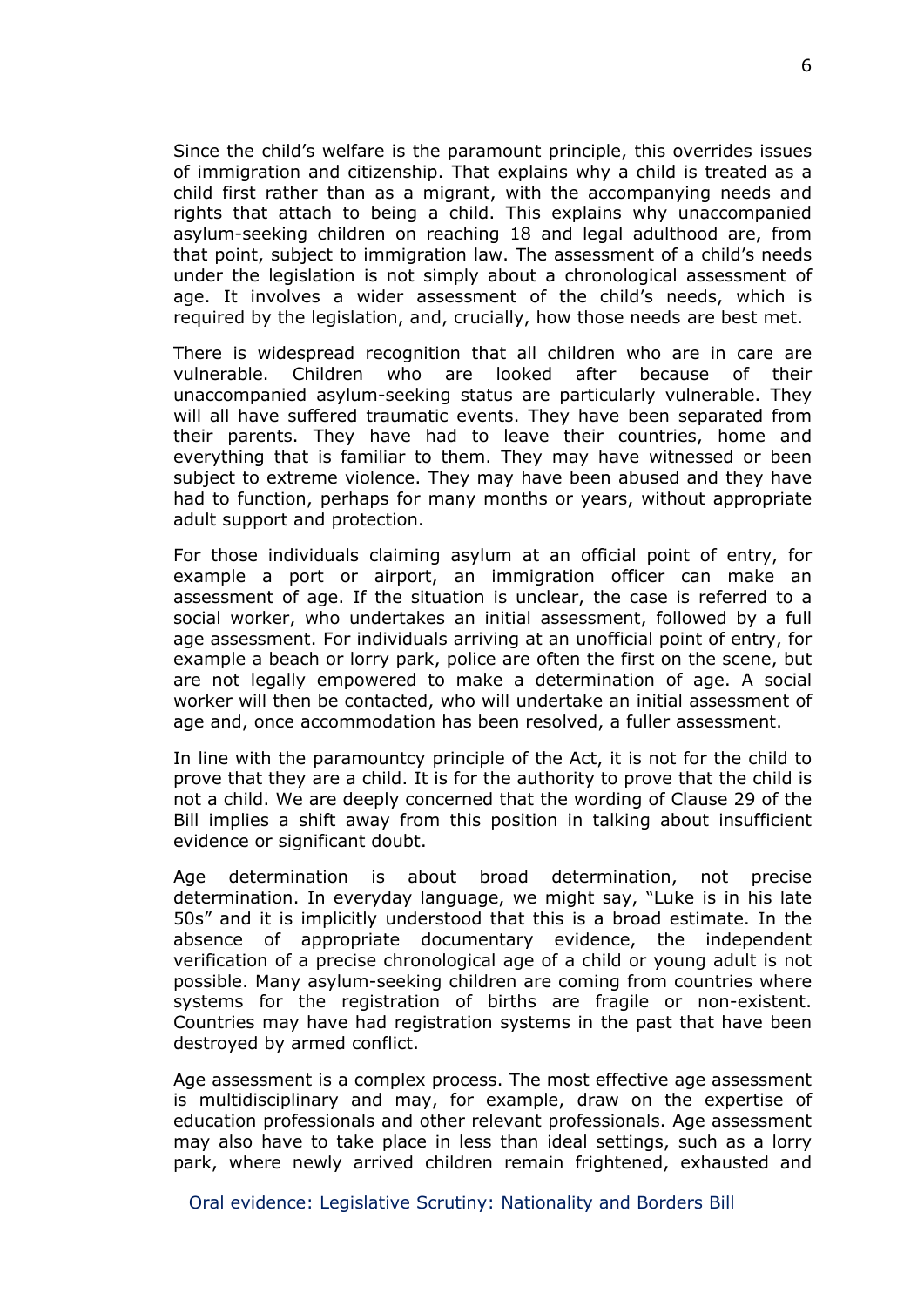without access to a range of multidisciplinary resources. Some of this age assessment may be continuative over an extended period and confirmatory.

Those of you who have raised adolescents or teenagers will know that a normal part of development is for an individual to seem very adult one day and behaving like a child the next. In addition, the experience of being an asylum-seeking child can prematurely age a child. A child who is 15 and has travelled solo from, say, Afghanistan may well have to adopt the demeanour of a young adult, ie over 18, to survive. Conversely, a young person may regress to the appearance of a young child once they believe they are safe, or they may oscillate between these alternative presentations. The process of age determination takes time and is extremely skilled work.

**Dean Russell MP:** I take your last point, but in the media a few years ago I remember there was a whole flurry of stories about what looked like grown men coming through and being considered children. That caused a lot of concern. Even to this day, I still have constituents very concerned that grown adults, especially men, might be coming here while being considered children. To clarify, from your perspective, is there a significant problem of adult asylum seekers falsely claiming to be children? Has there been evidence of that in the past?

*Luke Geoghegan:* The wording of the new plan for immigration presented some information on this. Unfortunately, contextual information was missing. The NPI implied that 54% of those who had their claims assessed who claimed to be children are in fact adults. The truth is that only 25% of unaccompanied children have an age assessment. If 10,000 children arrived in the UK, 2,500 would need an age assessment and just over 1,300 would be found to be in fact adults, or 13%, which is rather different from the headline of 54%.

The reality is that a number of claims to be children are not upheld because the system has a number of screens in place. There is the immigration officer's age determination. There is the age assessment carried out by social workers. Social workers can and do assess people as being over 18 and not children. Of course, there is also the adversarial nature of the immigration process.

Q32 **David Simmonds MP:** My question will start with the point about the demands that age assessment processes place on local authorities and how those could be reasonably minimised while ensuring that the rights of the child are protected. Can I ask both of you to address the ethical point in particular? I am aware that there is a debate within the social work profession about whether it is ethical to carry out an age assessment at all, given that there is no best-interest benefit to the child or the person in front of the social worker from that.

I am also aware that the same issue applies in the medical profession, in that it is very clear, certainly in what I have heard from doctors, that it would be unethical to carry out a medical procedure for the purposes of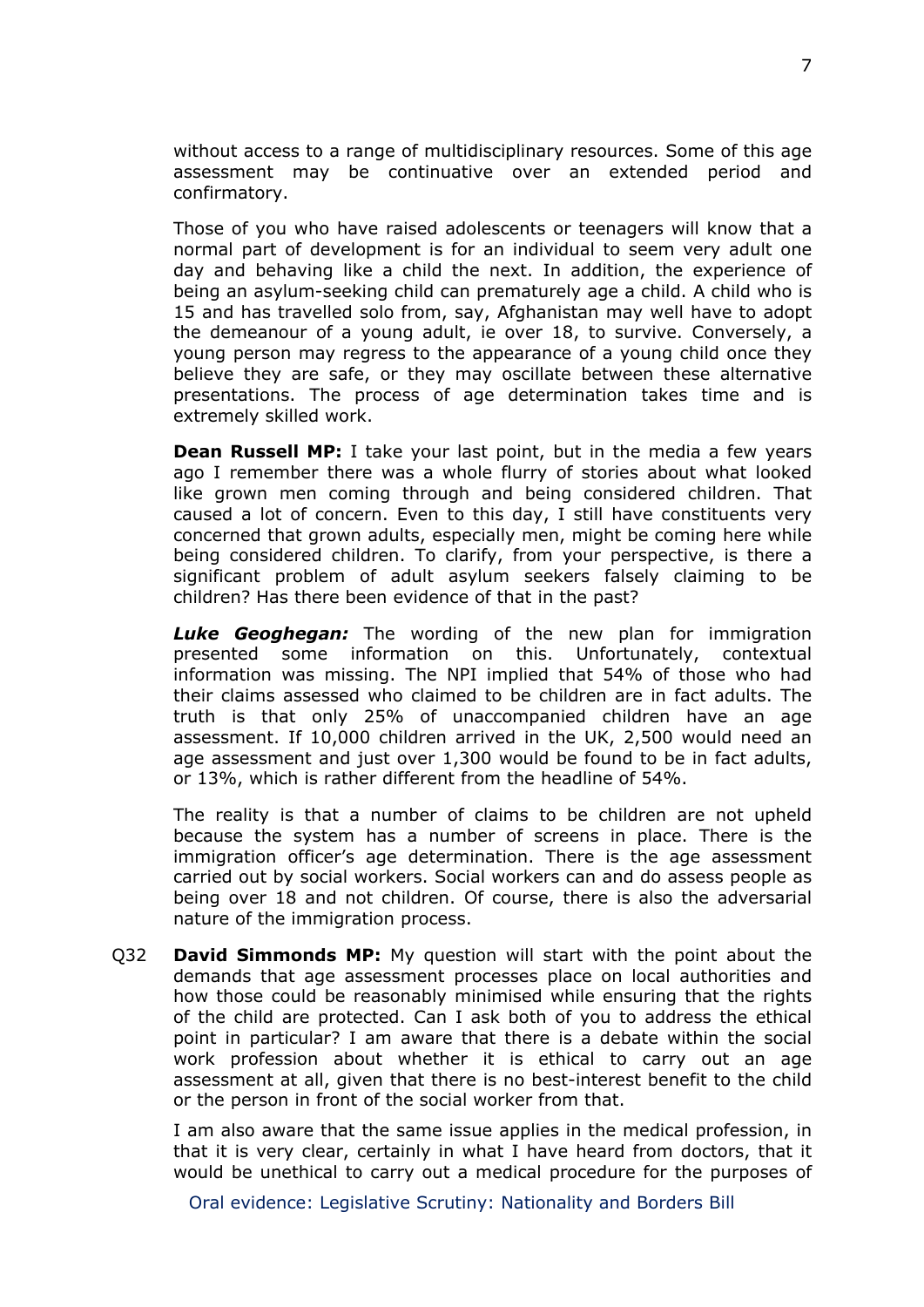age assessment unless it carried a clear medical benefit to the patient. To be carried out for any other purpose would not be ethical and may well be unlawful. Particularly given that a Merton-compliant age assessment is the current standard accepted by the courts, would you be able to address that particular point?

*Luke Geoghegan:* Of course, there are significant pressures on the children's services system, of which age assessment is one very small part. It is also the case that maintaining principles of human rights and legal duties under the Children Act comes with a financial cost. The age assessment process is a small part of provision for unaccompanied asylum-seeking children. Individual authorities, such as Kent and Hillingdon, face very specific pressures. There are concerns in the public domain about the effectiveness of the national transfer scheme.

The national age assessment board could be useful, but could simply add another layer of bureaucracy and delay to the process. Elsewhere today, a committee has heard evidence of delays in processing claims. Any delay in deciding claims is particularly problematic when considering the lifespan of a child. As you get older, the years seem to fly past ever more quickly, but maybe for a 13 year-old—we do not remember much before three—a year is 10% of your life. The delay and the anxiety that it causes for young young people is intolerable. I have had direct personal experience of that from young people I have worked with.

In an ideal world, maybe age assessments would not be necessary, but we recognise, going back to my earlier point, that children have specific needs and rights that have to be met. Our society has determined that the cut-off point for that is at the age of 18, when you move from childhood to legal adulthood. Other societies set a different determining age. While we recognise that children have specific needs and rights, we then have to define what a child is. Then we have to do an age assessment.

*Stewart MacLachlan:* One fundamental issue is that there is no assessment of age to any accuracy that can give the answer that would work for lots of different things—care, accommodation and risk in the asylum process. Part of the issue is that some of the provisions of the Bill will potentially create further problems and more age assessments, to some extent, by changing the definition of an age-disputed child. This moves away from previous statutory guidance, which says that you should age-assess only if there is a significant doubt, to saying essentially that if someone disputes the age, they are age-disputed. That will just create further delay, but also, potentially, the requirement for further age assessments.

Depending on how it comes about and how it works, the national age assessment board will create further issues with age assessments being carried out at different times. The other issue with age assessments at the moment is the Home Office assessing age on physical appearance and demeanour alone in the first instance, and the recent uptick of what are often referred to as short assessments or on-the-spot assessments.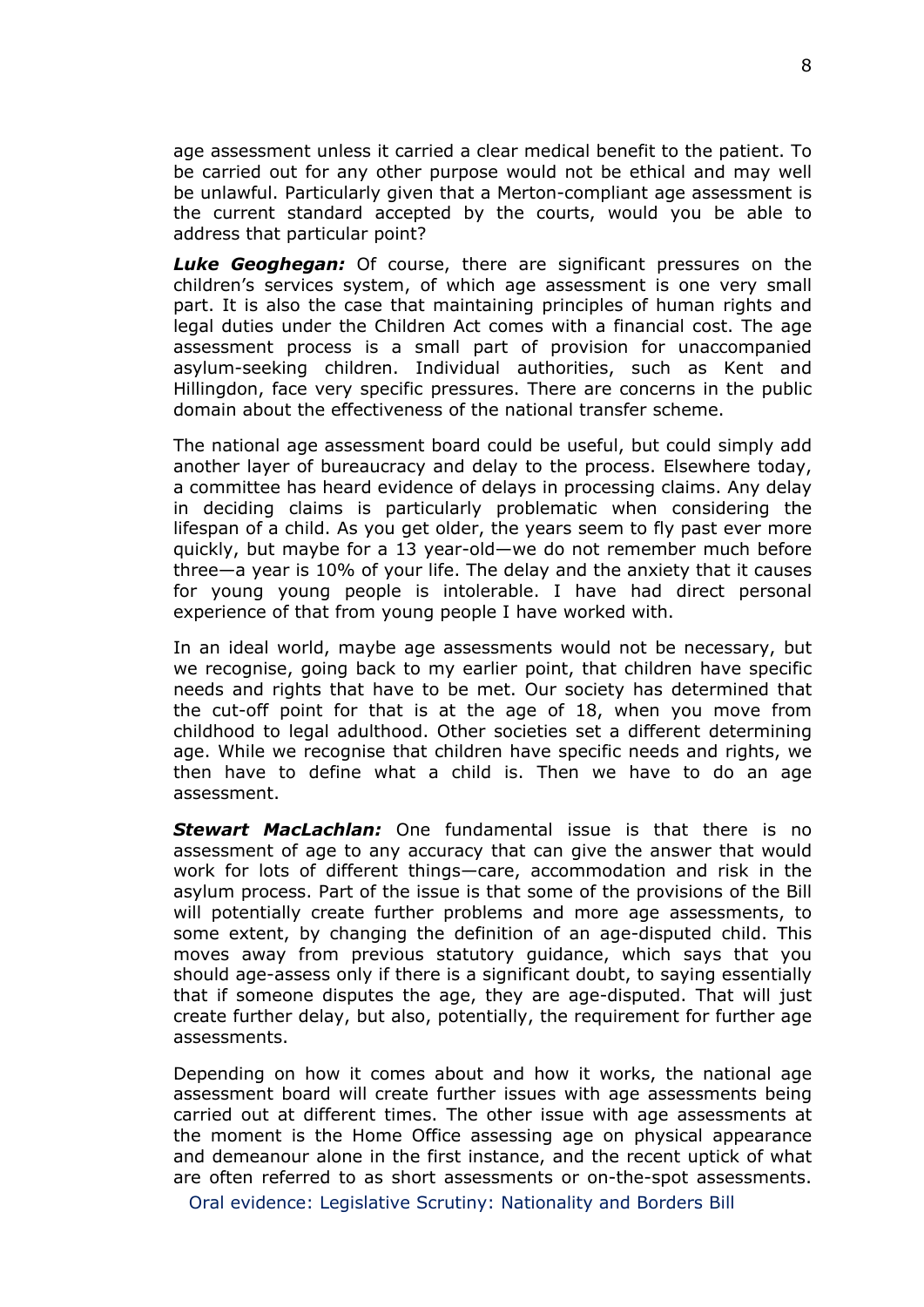They are difficult to explain but are not full age assessments. They are meant to be short assessments, carried out by social workers, that are a bit more than just a physical appearance and demeanour check but not necessarily much more than that. Those are probably the cases you have seen more of in the courts in the last couple of years and are to do with the legality of that and the limits of those assessments.

I know concern was mentioned about adults claiming to be children hin the process. There are also significant issues with children being treated as adults in the process. When I practised in Glasgow, I had significant experience of this. Every few weeks there was a call from an NGO working in the adult accommodation dispersal area in Glasgow that would say, "We have concerns that this person is a child". You would meet them, and they were an incredibly vulnerable person who had been treated as an adult up to that point and then assessed by social services in Glasgow as a child. You are seeing that more and more with children for example in the recent increase in arrivals in small boats, not necessarily in the asylum process as a whole.

**David Simmonds MP:** May I interrupt you for a moment? Can I particularly press you on the point about why this matters? There is clearly a well-understood moral case for why it is important to understand whether this is a child or an adult, but it is incredibly legally significant. If they come within the remit of the 1989 Children Act and all the legislation that follows, it transforms their entitlement and the cost of their entitlement under UK law. To the point that my colleague the Member for Watford raised, what is the impact of making the decision one way or the other? Can I press you on why that matters so much?

*Stewart MacLachlan:* In terms of deciding whether they are a child or an adult, it brings them under the duties of the Children Act 1989, which means that they will be looked after and accommodated by the local authority and then care leaving support, if they meet the criteria of the 13 weeks. It makes a difference, in that otherwise an adult would go to adult accommodation and adult services within the asylum process. There is a very separate system.

You have specific extra protections within the child system, in that there are a few extra steps. You get a responsible adult at your main substantive interview. Fundamentally, the decision that is made is different. It is recognised that children are at extra risk to some extent depending on the country they are from, obviously. Every case is individually decided, but it is recognised that for example a child victim of trafficking from one country is potentially at a different risk from an adult victim of trafficking from that country under the refugee convention. That is the difference in terms of what it means for an adult and a child.

The point about whether a child's age is unknown or they are treated as an adult is that they lose those protections. Although it is not a perfect system by any means, because age is not certain and there will be cases of adults who are treated as children, at least for some part there is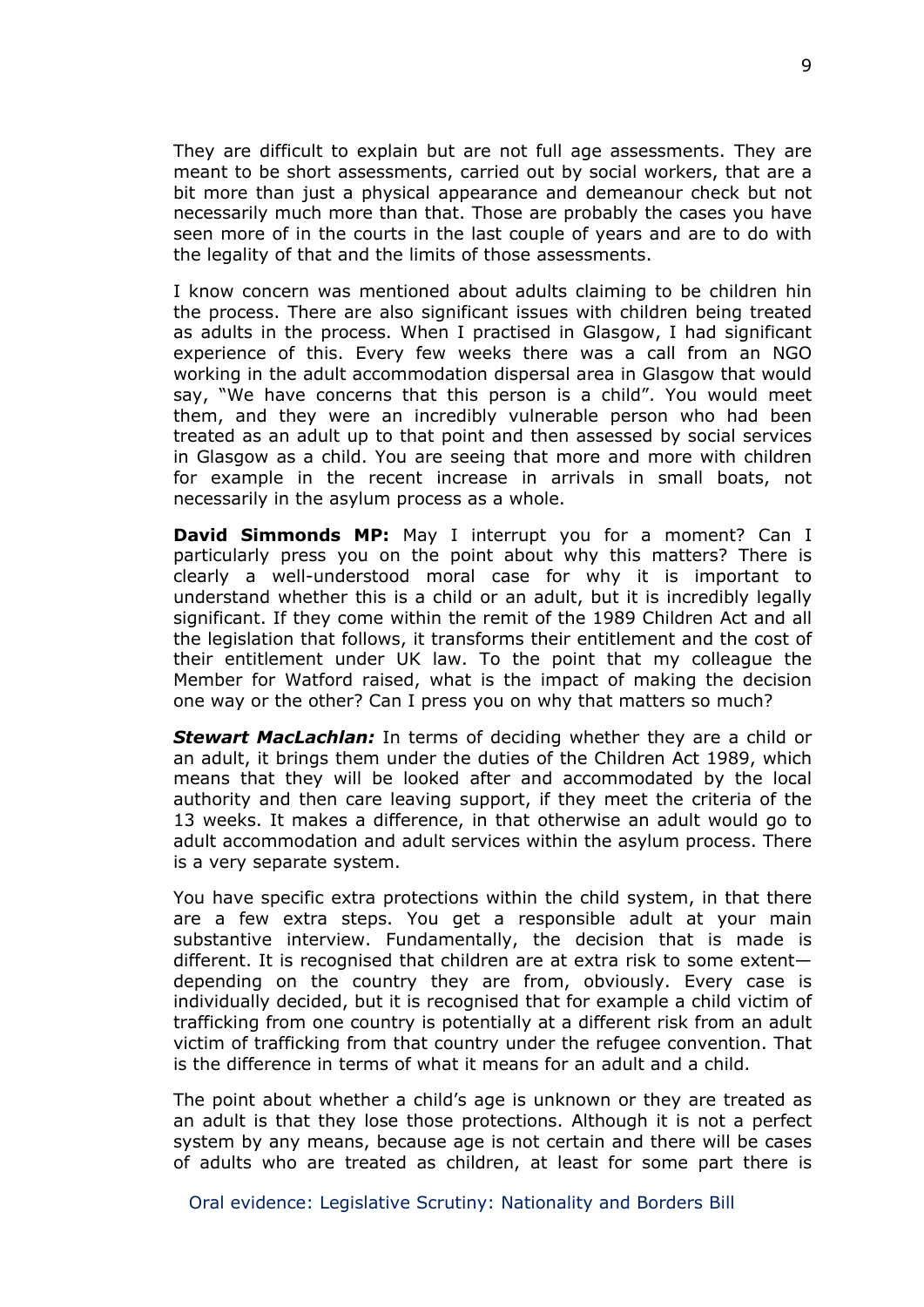supervision there. There is some level of protection there in terms of accommodation. If a child is moved into adult accommodation or adult detention, there is no protection there. That puts them at huge safeguarding risk, and at huge risk of exploitation and abuse.

One of our members, the Refugee Council, runs an age dispute project. I want to make sure that I get the right numbers. It found that, from July to September 2021, 48 children were accepted by the local authority, having initially been assessed as an adult by an immigration officer at port of entry. Another 105 were taken into care for a further assessment, so an age assessment could be carried out.

**David Simmonds MP:** If I may pursue this point, in practical terms the difference will be that, as a young person who becomes a care leaver, you can be supported by the British taxpayer to go to university and be provided with accommodation. You will be paid a leaving care grant. That support entitlement goes up to the age of 25. It is very much going into the care system and being supported, versus being put through the dispersal system as an adult asylum seeker, which is a much more perilous thing. In terms of the impact that has on the receiving local authority, we know that on average a child in care costs £50,000 a year to support. That is a significant change in the way that person is treated, depending upon the age.

I will press you a little more on the point about the age assessments, because we do not have anyone with medical expertise in front of the panel. As I understand it, the key issue is what the age assessment is intended to prove. We talk about adult versus child, but, in reality, because we know that three-quarters of unaccompanied children are 16 and 17-year-old boys we are usually in a discussion about whether they were just under 18 at the time of arrival or just over.

We may be talking about a matter of weeks in their age. Certainly the medical advice I have received is that we are not talking about a sevenyear window of accuracy, based upon the types of medical technology that are available. We are much more specific than that.

*Stewart MacLachlan:* By and large, yes, your typical case will not be whether someone is 14 or 40, or 13 or 30. It can often be whether they are 14 or 16, or 17, 18 or 19, years old. No scientific method is doing that.

To some extent, age assessment will not be able to accurately assess that, but that is why there are a number of safeguards in place around the benefit of the doubt and making sure there is someone there with the young person who is being assessed, so that they go through a process. By no means is age assessment perfect, but it is probably better than scientific methods that are nowhere near accurate enough to be able to do the job that the Home Office and we would want them to do: to accurately assess age.

Oral evidence: [Legislative](https://committees.parliament.uk/work/765/ministerial-scrutiny-human-rights/) Scrutiny: Nationality and Borders Bill **David Simmonds MP:** As you have gathered, this is a particular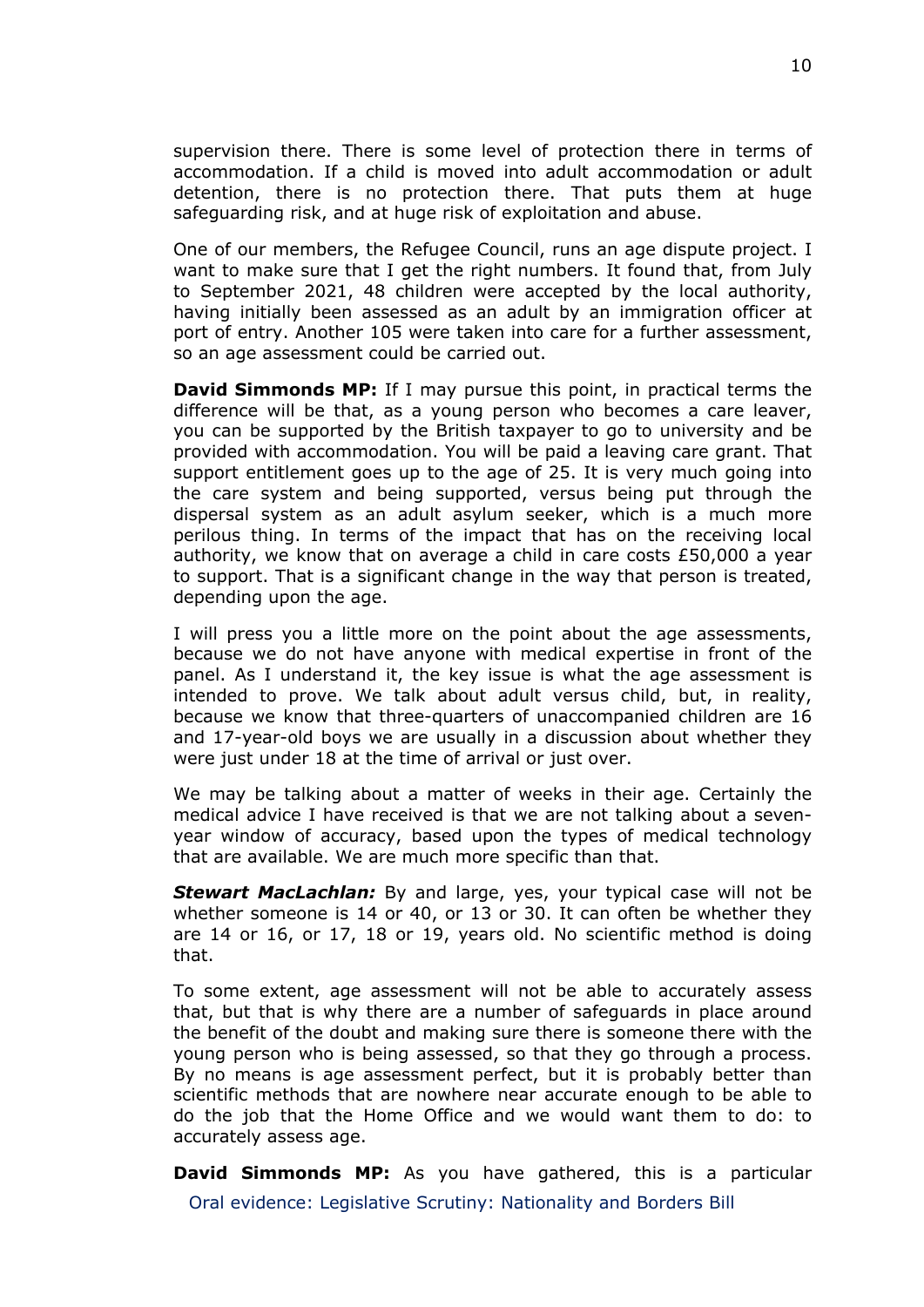hobbyhorse of mine. I will press Luke on this as well. One issue with the legalities of this, as we heard in Stewart's evidence, is that there may be circumstances where some local authorities, or a local authority in particular, fall foul of rules that are outside the Home Office's ambit. An example is that, while the Home Office may say that no recourse to public funds means a lack of access to education, the local authority has a legal duty to provide it. Whether the Home Office thinks that the person has a right to access it or not, the local authority is obliged to provide it.

We are seeing the same issue cropping up with the national transfer scheme, in that although the Home Office has powers to mandate local authorities to take in unaccompanied children, it does not have powers to mandate the child themselves to move. There are quite a few of these burdens stemming from this issue that create significant potential costs and logistical challenges. Could you perhaps say a little more about that, and then I will stop asking questions?

*Luke Geoghegan:* There are significant resources involved, as you know. There is accommodation. There is schooling. There are social work services. There are specialist services to deal with trauma and mental health. As you rightly point out, there are aftercare legal duties for the local authority.

The Children Act looked at meeting the needs of the child. The needs of the child were always there, and the Children Act came along and made that a statutory responsibility for all of us. We work within that legislation. I come back to the point that, wherever I travel in the world, it is always recognised that children have particular needs over and above those of their adult counterparts, and the Act enshrines that, really.

Q33 **Dean Russell MP:** I declare that I am the chair of the digital identity allparty group. I was interested in the age verification conversation. I am aware, through that, that there is some pretty advanced technology now that can do age verification, I understand from facial recognition, to within a year for young people. It is quite new technology, so I am not expecting you to have already used it.

I wondered how nimble the system is to adopting new technologies to do age verification. I understand that it is getting more and more accurate every year. I wondered whether that might be not necessarily the full solution but an element of making sure that this process is more accurate.

*Luke Geoghegan:* This is not my specialist area. The little bit of reading I have done is that artificial intelligence draws on the knowledge that it takes on. It will read the faces of people it knows to be 16 or 18 because the operator tells it that and then it will make a conclusion. If you draw a different set of faces, it may make mistakes. The term in AI for risk assessment, for example in criminal justice matters, is "amplification". It judges certain ethnic groups riskier than others, because that is the data that it is being fed.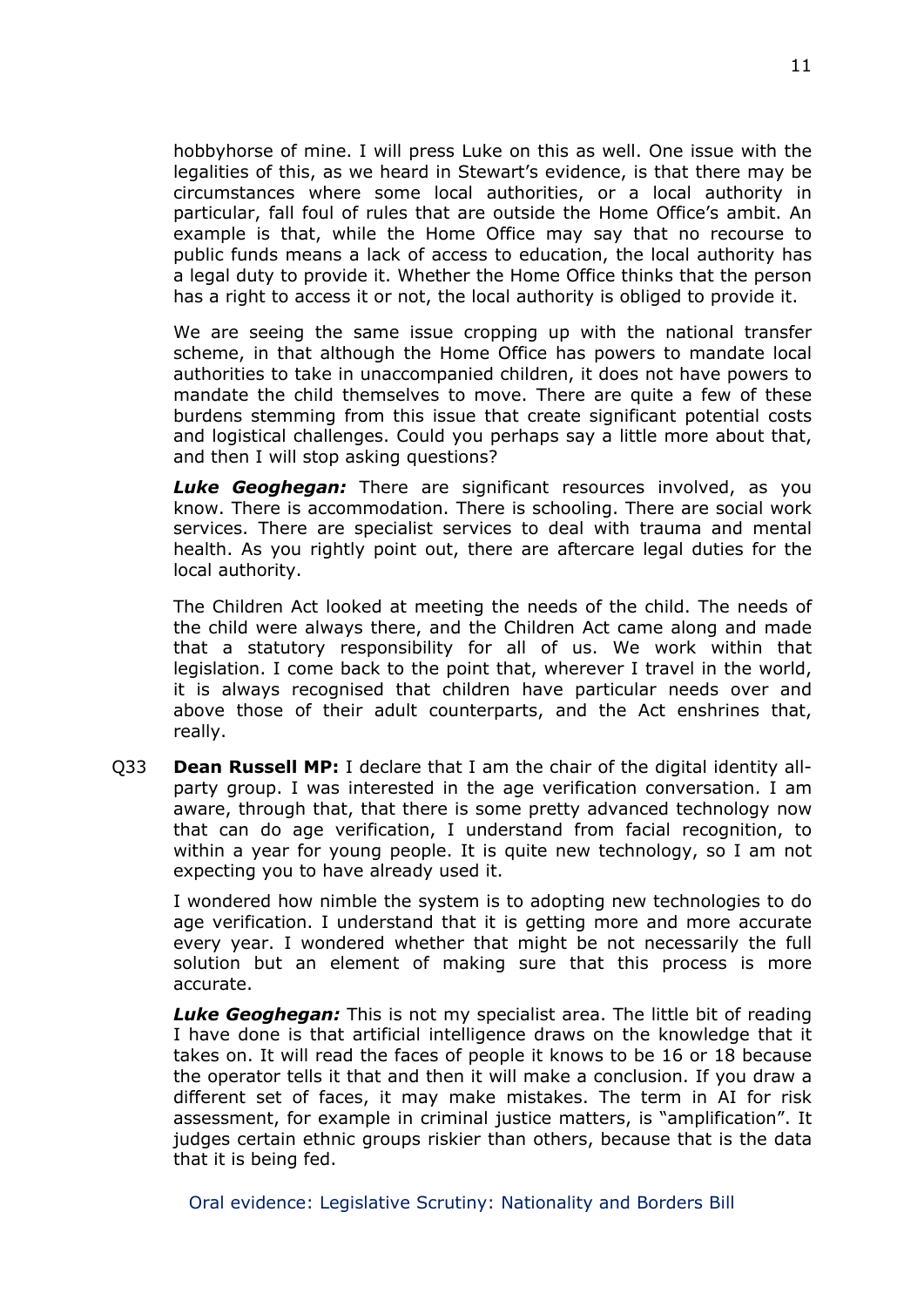**Dean Russell MP:** I totally get that at the moment it is not quite there. I wondered whether there is an openness to looking at new technology and new approaches to improve the accuracy of age verification over time.

*Luke Geoghegan:* There is an openness. When we get to the questions on the national age assessment board, we would like to make some positive comments on that.

Q34 **Lord Singh of Wimbledon:** Good afternoon. I am a Cross-Bench Member of the House of Lords. At present, an individual will be treated as an adult when their physical appearance and demeanour strongly suggest they are over 25 years of age. The Government have said that they will explore lowering this threshold so that an individual will be treated as an adult when they appear to be significantly over 18 years of age. Would this change respect the rights set out in the Convention on the Rights of the Child, the European Convention on Human Rights or domestic law?

*Luke Geoghegan:* I made earlier the point that age assessment is not an accurate science. There is a broad range. Therefore, if you lower the threshold from over 25 to over 18, the risk is that 15, 16 and 17 yearolds are swept into the adult category. I hope it is not too controversial to say that, when there is a zone of possibility, you want a margin of error that is acceptable. Moving it down from 25 to 18 makes the risk much greater that you will include 15, 16 and 17 year-olds in the net of adulthood and that therefore you breach their rights as a child.

*Stewart MacLachlan:* Luke has set out the main issue: the lack of accuracy, specifically with a physical appearance and demeanour assessment alone. When a young person has just arrived in the UK at that time and been held in an immigration unit, it has been recognised by the courts that there is a large margin of error within decision-making at that stage. To some extent, it also reflects some of the concerns that we have over short-form assessments.

There is a strong possibility that it breaches Section 55 of the 2009 Act under which the Home Office has to take the best interests of the child into account as a primary consideration. It can lead to children being treated as adults even in the short term, and being unlawfully detained and at risk of exploitation.

Q35 **Chair:** Can I ask one final question that looks ahead, as Mr Geoghegan anticipated, to the national age assessment board? The Bill would allow for the creation of a national age assessment board to carry out direct age assessments and act as a first point of review for any local authority age assessment decision. Do you have any concerns about such a body? If so, are there any safeguards that could allay those concerns?

Stewart, in your response to the new plan for immigration, you stated that the decisions of the national age assessment board could not be binding without amendments being made to the Children Act 1989. Can you briefly explain that view?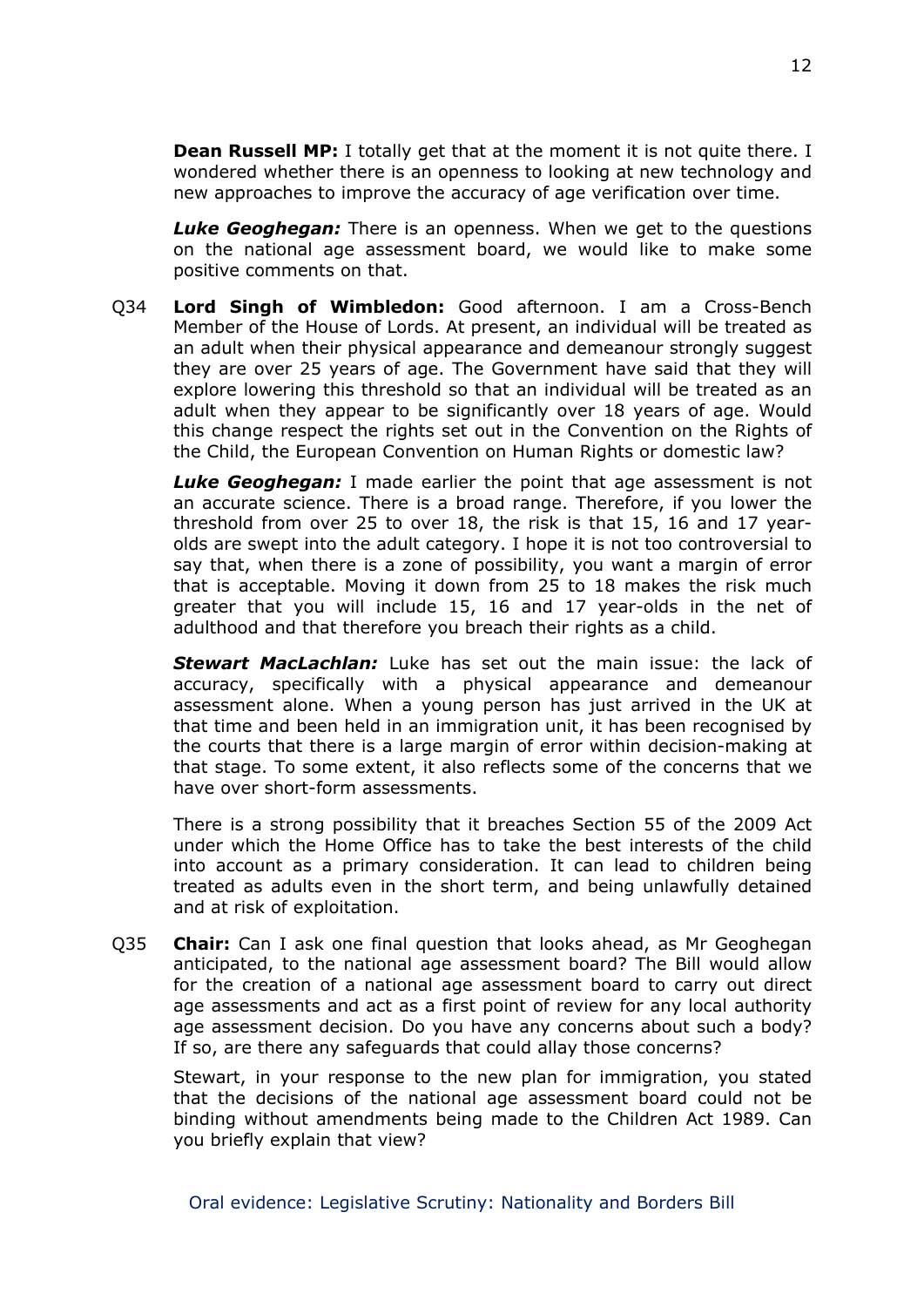*Luke Geoghegan:* BASW would welcome a central resource for age determination expertise. That might include digital techniques. It might include scientific and medical techniques. Unfortunately, we have concerns about the legislation as it stands. Our understanding is that establishing an expert centre does not need primary legislation. In any process, there need to be checks and balances within the system. At the moment, we have not had any clear reassurance that the NAAB would be sufficiently independent of the Home Office.

Given the weight on scientific methods in the NPI, it would be really encouraging to see an independent scientific advisory board. It would be really encouraging to see a knowledge base, processes and transparent procedures for doing that. It would also be nice to see clear timescales for the process, and advocacy and appeal rights.

Our main concern—maybe this comes back to part of our conversation, David—is whether the NAAB would relieve the local authority of pressure. As it is currently constructed, we do not think it would. Returning to the very first point, age determination is not just about chronological assessment of age. It is about assessing and meeting the needs of the child. Unless the NAAB is proposing to take on the duty of assessing and meeting the needs of the child, another assessment has to be done in parallel with any age assessment done by the NAAB, which means more bureaucracy.

*Stewart MacLachlan:* Members have some concerns over the NAAB some ideas about safeguards in particular—and how it would work. We have some serious concerns about how it could overwrite local authority decisions on age to some extent if a local authority decided that an age assessment did not need to be undertaken, the Home Office asked the NAAB to undertake and the NAAB decided to do so. We have some concerns about who will carry out these assessments, with what training and experience. It can work well if, for example, the local authority does not have that experience, but there are concerns about that.

I guess some of the safeguards could be to limit the asylum board process to local authority decisions where a review is needed, or, as I mentioned, to amend the process for making it significant doubt rather than insufficient evidence to be assured of their age, when you are considering a child to be age-disputed or not.

**Chair:** Why would the Children Act need to be amended?

*Stewart MacLachlan:* I may write further, if that is more helpful, because it was one of our members. I will explain it as best I can. This is fundamentally about immigration affecting children's rights and safeguards. In essence, when the local authority carries out an age assessment, it is making a gateway decision to determine whether a child is a child and should be supported under Part 3 of the Children Act 1989. In those cases, if the NAAB is asked to assess by the Home Office and not the local authority—so if the local authority thinks there is no reason to assess—how can that decision be binding on the local authority? It has